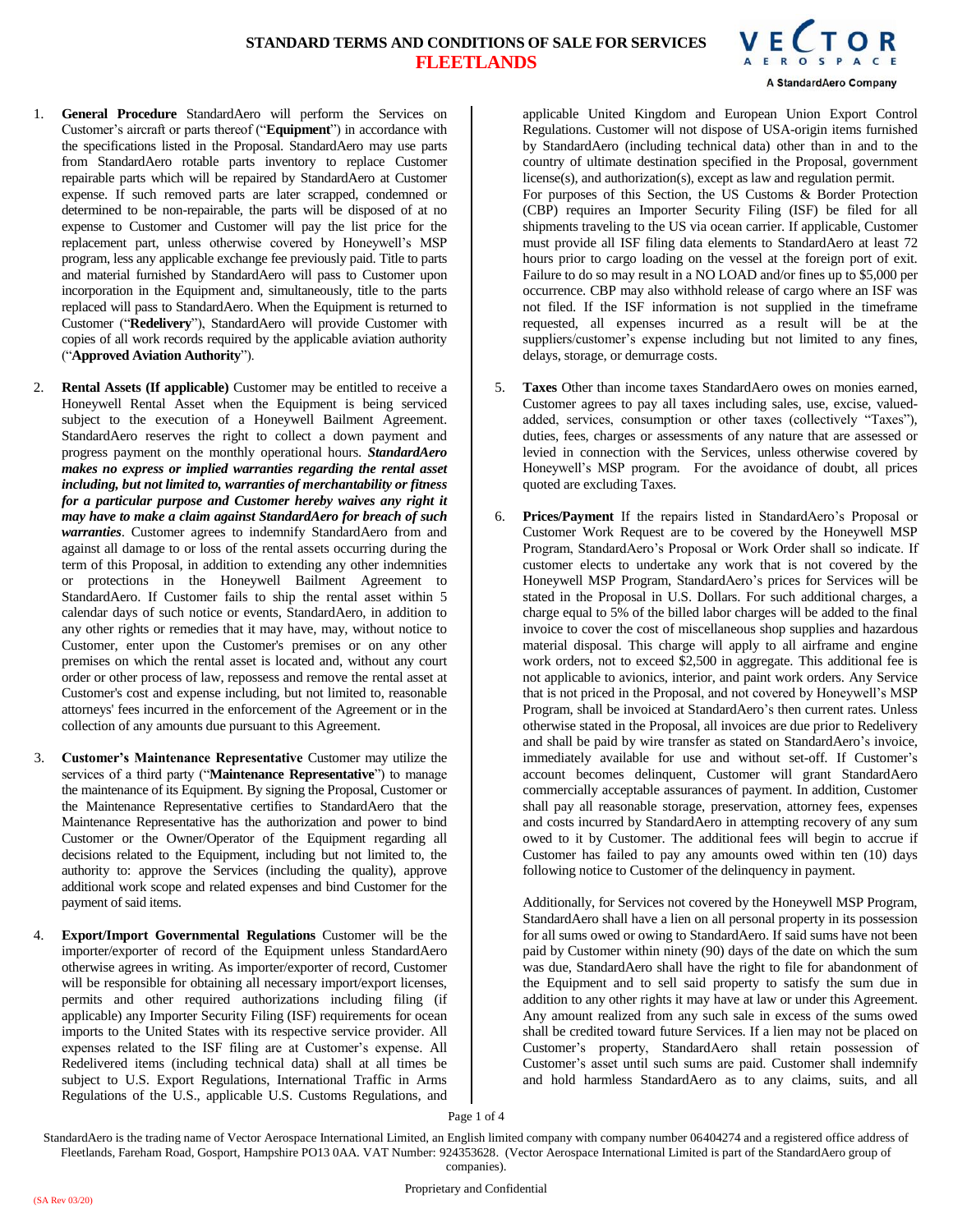A StandardAero Company

associated costs in the event a third party claims an interest in the property sold.

- 7. **Excusable Delay** Customer will excuse StandardAero from, and StandardAero will not be liable for, any delay in StandardAero's performance due to causes beyond StandardAero's reasonable control, including but not limited to: (1) war, warlike operations, armed aggression, insurrection, riots; (2) fires, floods, explosions, earthquakes, inclement weather; (3) any acts of a Government, governmental priorities, allocation regulations or orders; (4) acts of God or of the public enemy; (5) failure of or delays in transportation; (6) epidemics, quarantine restrictions, or other similar circumstances; (7) inability to procure materials or parts including unavailability of Original Equipment Manufacturer ("OEM") parts; (8) labor troubles causing cessation, slowdown, work stoppage or interruption of work; and (9) delays of any type that are caused by Customer. In the event of such delay, StandardAero may invoice Customer for all completed Services. If Customer causes a delay, StandardAero may stop Services on Customer Equipment, which may result in a greater day-for-day delay in the completion of Services and the Equipment may be placed in storage in accordance with section 17 – Risk of Loss.
- 8. **Work Stoppage** If Customer causes any postponement or stoppage of Services, Customer will be liable to StandardAero for any postponement costs associated with the Work Stoppage including but not limited to storage, handling, reasonable storage fees, inspections and preservation costs. Customer agrees that such postponement charges will be invoiced monthly and invoices are due and payable when received by Customer. Customer further understands that the Services will not be resumed until such invoices are paid in full. Upon lifting of the Work Stoppage, StandardAero will assess the impact to the Redelivery Schedule and provide Customer with a new Redelivery date.
- 9. **Warranty** StandardAero warrants that for a period of one year after the date of Redelivery the Services will be free from defects in workmanship. If the Services performed do not meet this warranty, StandardAero will promptly, at StandardAero's option, either (a) reperform the defective Services at a location StandardAero specifies or (b) in instances where StandardAero has agreed in advance and in writing to arrange re-performance by a third party, refund the repair price allocable to the defective Services. The warranty period on any such re-performed Services will be the unexpired portion of the original warranty. StandardAero will not reimburse costs of movement of Customer's aircraft. StandardAero will pass through to Customer any available manufacturer parts warranty and will use commercially reasonable efforts to assist Customer with administration of such warranty claims. StandardAero will reimburse Customer for reasonable freight charges Customer incurs for return of parts to StandardAero facility for warranty repairs. **This warranty is exclusive and in lieu of all other warranties including warranties of merchantability and fitness for a particular purpose**. **Except for StandardAero's gross negligence or willful misconduct, StandardAero will not be responsible for incidental, resultant or consequential damages.** This warranty is not assignable without StandardAero's written consent and is applicable only if, following Redelivery, the Equipment (a) has been transported, stored, installed, operated, handled, maintained and repaired in accordance with Airworthiness Directives and the then-current recommendations of the Equipment manufacturer as stated in its manuals, Service Bulletins or written instructions; (b) has not been altered, modified or repaired by

anyone other than StandardAero; and (c) has not been subjected to accident, misuse, abuse or neglect.

- 10. **StandardAero Indemnity** StandardAero will indemnify Customer from third party losses for damage to or destruction of any property or any injury to or death of any person caused by StandardAero's negligent performance of the Services and for which, as a condition of such indemnification, Customer has promptly given notice of such claim; provided, however, StandardAero shall not be required to indemnify Customer for any losses arising from Customer's negligence or misconduct. The indemnification provided hereunder shall be Customer's sole and exclusive remedy for such third party losses. StandardAero shall indemnify Customer from and against all losses resulting in injuries or damages suffered by employees of StandardAero to the extent they arise from performance of the Services hereunder. Nothing in this Agreement will affect StandardAero's liability under the Unfair Contract Terms Act 1977 for death or personal injury caused by StandardAero's negligence.
- 11. **Customer Indemnity** Customer will indemnify StandardAero from third party losses for damage to or destruction of any property (including the Equipment) or any injury to or death of any person caused by Customer's use, operation, repair, maintenance, or disposition of the Equipment; provided, however, Customer shall not be required to indemnify StandardAero for any losses caused by StandardAero's negligence in its performance of the Services. Customer shall indemnify StandardAero from and against all losses resulting in injuries or damages suffered by employees of Customer and Customer's Maintenance Representative while on the premises of StandardAero.
- 12. *Limitation of Liability* **The total liability of StandardAero shall not exceed the dollar value of the amounts paid by Customer for the Services provided. If StandardAero damages the Customer's Aircraft during the performance of the Proposal, StandardAero may elect, in its discretion, to repair or replace the damaged part(s) or component(s). Neither Party shall be liable for indirect, special, incidental, punitive or consequential damages including, without limitation:**
	- **loss of use or time,**
	- **loss of revenue,**
	- **loss of profit, or**
	- **diminution of value**

**whether as a result of breach of contract, warranty and any other claims at law or in equity including claims for fraud or tort.** 

13. **Customer Insurance** If StandardAero is providing Services on Customer's Aircraft or StandardAero is providing a rental asset while Customer's Equipment is being serviced, Customer shall, at its expense, procure, maintain and keep in full force and effect hull insurance to protect the value of the Equipment. Additionally, Customer shall, at its expense, for the same duration, procure, maintain and keep in full force and effect a general liability policy with minimum limits of \$200,000,000.00 per occurrence, and will name StandardAero as an additional insured. All Customer policies will be endorsed to waive any and all subrogation against StandardAero. Before Services commence, Customer will provide StandardAero with Certificates of Insurance evidencing the waiver of subrogation and providing that the insurance may not be cancelled without 30 days prior written notice to StandardAero. Customer

Page 2 of 4

StandardAero is the trading name of Vector Aerospace International Limited, an English limited company with company number 06404274 and a registered office address of Fleetlands, Fareham Road, Gosport, Hampshire PO13 0AA. VAT Number: 924353628. (Vector Aerospace International Limited is part of the StandardAero group of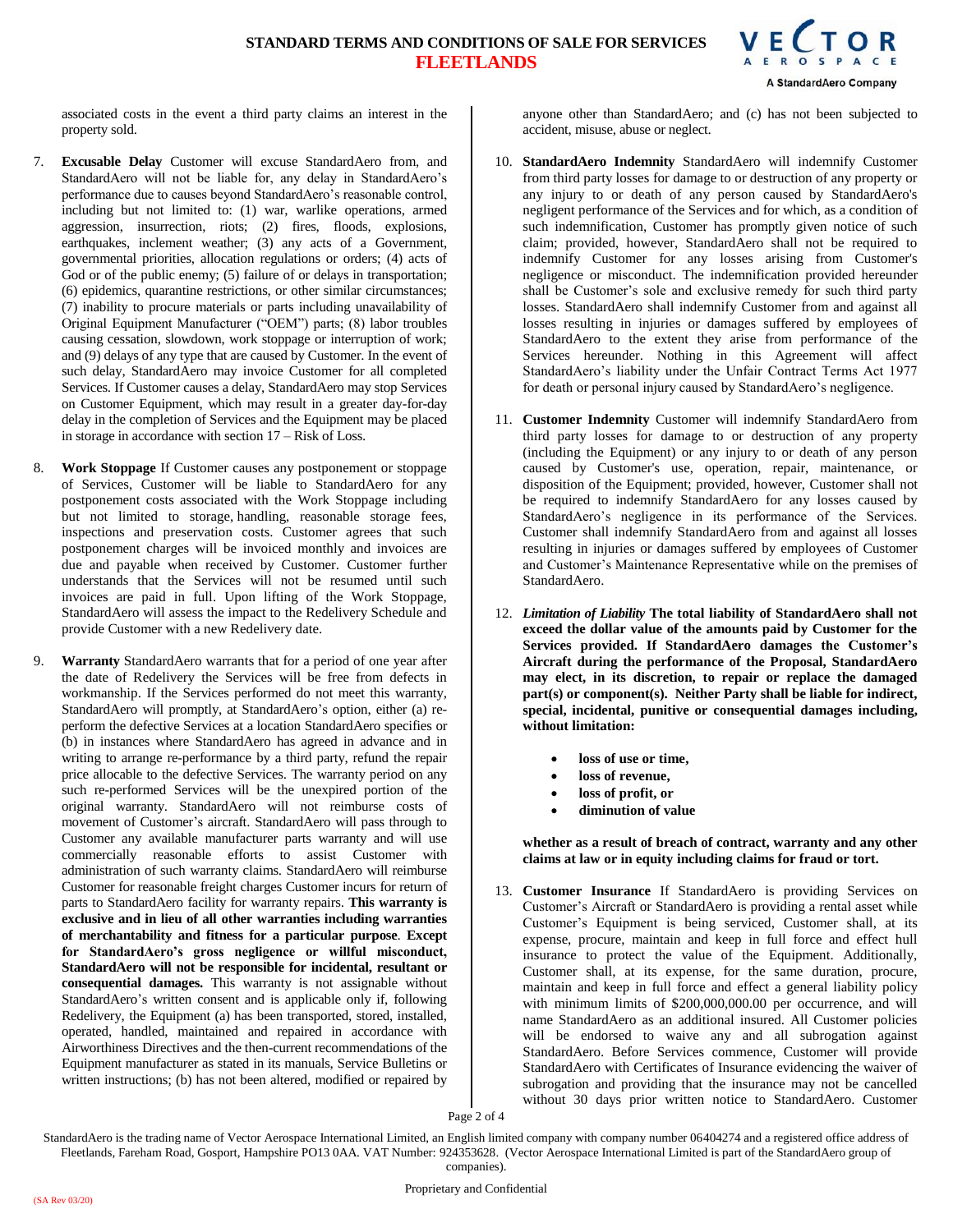

acknowledges that StandardAero is not liable for loss of the Aircraft or other damage to property, personal injury or death of any person, while the Aircraft is in flight unless such occurrence is solely caused by a product or component improperly repaired by StandardAero under the terms of this Agreement. For purposes of this clause, the term "in flight" is defined as the time period commencing when the Aircraft moves forward in taking off or attempting to take-off for air transit, while in the air and until the Aircraft comes to rest after landing or, the landing run having been safely completed, and power is applied for taxiing. Furthermore, StandardAero shall not be liable for damage to the Aircraft while in the care, custody or control of StandardAero if such damage was a result of an Act of God or reasons beyond the control of StandardAero unless such damage is due to the negligence or misconduct of StandardAero.

- 14. **StandardAero Insurance** StandardAero, at its expense, will maintain until Redelivery of the Equipment the following insurance coverage: Aviation Products Liability including Aviation Premises, Products and Completed Operations and Hangarkeepers Liability for a Combined Single Limit Bodily Injury and Property Damage in the amount of \$200,000,000 each occurrence (aggregate in respect of products liability).
- 15. **Confidentiality** Unless agreed in writing, any information shared with each other shall be held in confidence and may not be disclosed to others except as to each party's insurers. This does not apply to information which: (a) is or becomes part of the general public knowledge other than as a result of breach of any confidentiality obligation; or (b) which was known prior to receipt from the nondisclosing party. This Agreement does not give either party the right to use the trademarks of the other or grant any rights to any patent or proprietary data owned or licensed by the other party, which may be accomplished by a separate agreement as needed. In the event of any breach of this provision, the non-breaching party will be entitled to seek immediate injunctive or equitable relief from a court of competent jurisdiction without the obligation to post a bond or other security.
- 16. **Termination** Either Party may terminate this Agreement upon thirty (30) days written notice for breach of any material provision, unless such breach is cured within the thirty (30) days. StandardAero may terminate this Agreement immediately if Customer (a) fails to make any of the required payments when due, (b) makes any agreement with Customer's creditors due to Customer's inability to make timely payment of Customer's debts, (c) enters into compulsory or voluntary liquidation, (d) becomes insolvent, or (e) becomes subject to the appointment of a receiver or administrator of all or a material part of Customer's assets. Upon any such termination, Customer will not be relieved of Customer's obligation to pay for Services performed and Customer's Equipment may be placed into storage in accordance with Section 16.
- 17. **Risk of Loss** Risk of loss or damage to the Equipment will pass to Customer upon Redelivery. If Customer's Equipment cannot be Redelivered when ready due to Customer's 1) act or failure to act, including but not limited to, the failure to make payment 2) refusal to accept Redelivery, or 3) request that Redelivery not be made when otherwise ready, risk of loss shall pass to Customer upon the placement of the Equipment in storage (whether stored in StandardAero's facility, parked or moved to any other storage location). In such event, all reasonable expenses StandardAero incurs for activities such as, but not limited to, preparation for

placement into storage, handling, reasonable storage fees, inspection and preservation will be due and payable on receipt of StandardAero's invoice. Customer will be liable for all insurance costs and will indemnify StandardAero for all costs associated with such storage or parking, including delay, lost opportunities and profits from Customer's failure to vacate an available slot in StandardAero's facilities.

- 18. **Customer Furnished Material** Consistent with the charges specified in the Proposal, Customer may supply agreed parts to StandardAero if the part is: (a) furnished with an Approved Aviation Authority serviceability tag; and (b) ready for immediate use. If Customer's delay in providing parts delays StandardAero's performance, StandardAero may supply the parts at Customer's expense. StandardAero disclaims all liability for such parts and Customer will indemnify StandardAero from and against any and all claims, demands, losses, costs and expenses for the performance of such parts.
- 19. **Dispute Resolution and Governing Law** This Agreement and any dispute arising under or in connection with this Agreement, including any action in tort, will be governed by the laws of the State of New York, (excluding its conflict of law provisions, the UN Convention on Contracts for the International Sale of Goods, and any laws which govern the validity, perfection, or creation of any lien or security interest hereunder and the exercise of rights or remedies with respect of such lien or security interest for a particular item which will be governed by the laws of the applicable jurisdiction pertaining to liens). If the Parties are unable to amicably resolve any dispute within sixty (60) days, the dispute will be settled by binding arbitration in accordance with the Commercial Arbitration Rules of the American Arbitration Association in a mutually agreed location. Either Party may take appropriate legal action as may be required for the enforcement of such arbitration award.
- 20. **Subcontracting** StandardAero will not subcontract Services which StandardAero is able to perform; however, StandardAero has the right to subcontract any other Service to any subcontractor that is properly certified by the Approved Aviation Authority. StandardAero will pass through to Customer all available warranties and use commercially reasonable efforts to assist Customer in administering any warranty claim. In the event that Customer requires Customer's choice of subcontractor, Customer will: (1) contract directly with them; (2) verify provision of adequate insurances of the types and values StandardAero requires, (3) verify compliance with all security measures of the applicable facility; and (4) indemnify StandardAero from and against any claim that arises from their performance of services or presence in StandardAero's facility.
- 21. **Assignment** This Agreement may not be assigned without the prior written consent of the other party, except that Customer's consent will not be required for an assignment by StandardAero to one of StandardAero's affiliates.
- 22. **Waiver of Immunity** If Customer is incorporated or based outside the United States, to the extent that Customer or any of Customer's property becomes entitled to sovereign or other immunity from any legal action, Customer waives Customer's immunity in connection with this Agreement.
- 23. **Language, Notices** All correspondence and documentation connected with this Agreement will be in English, given in writing, effective upon

Page 3 of 4

StandardAero is the trading name of Vector Aerospace International Limited, an English limited company with company number 06404274 and a registered office address of Fleetlands, Fareham Road, Gosport, Hampshire PO13 0AA. VAT Number: 924353628. (Vector Aerospace International Limited is part of the StandardAero group of companies).